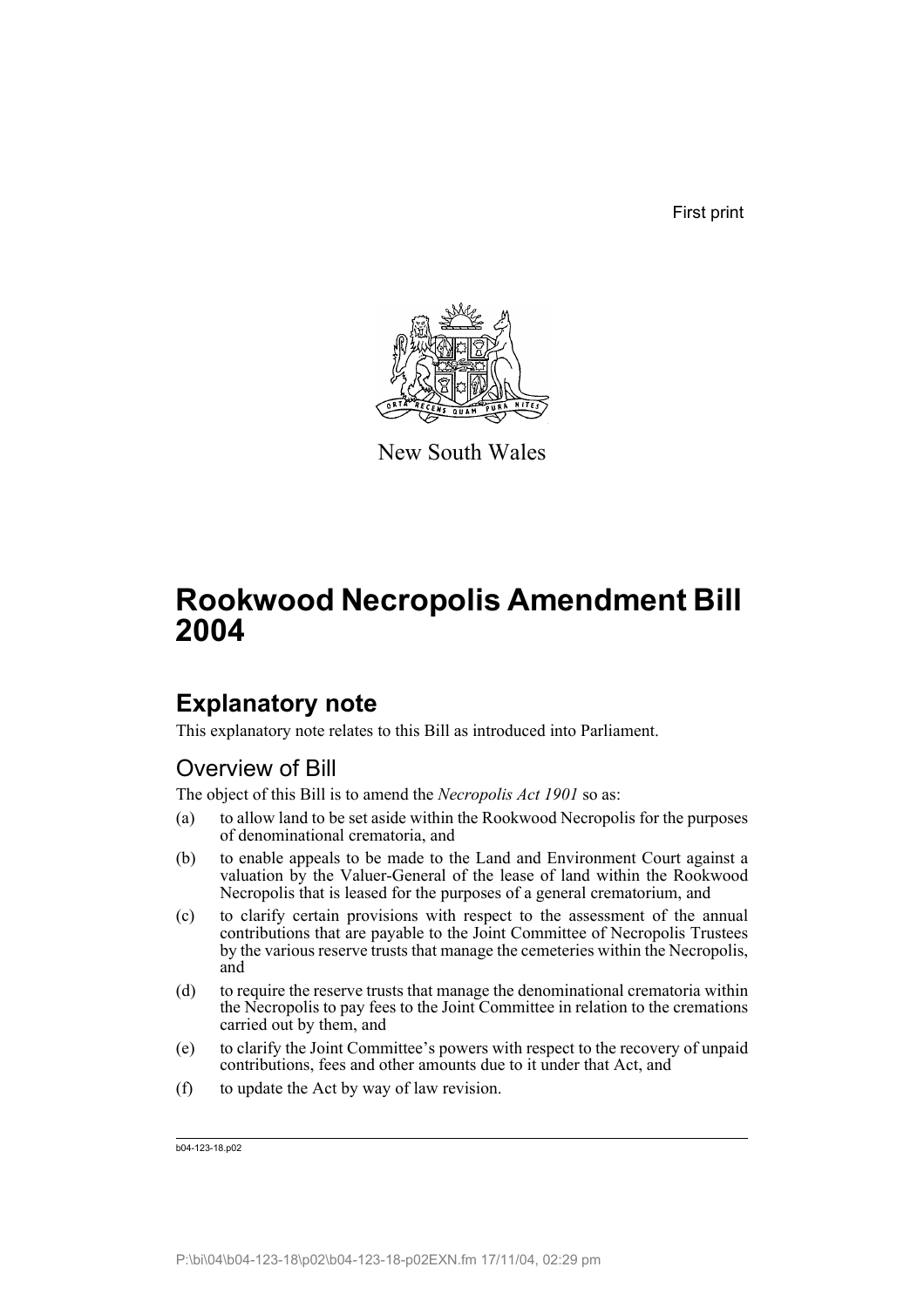Explanatory note

The Bill also makes consequential amendments to other Acts and instruments.

## Outline of provisions

**Clause 1** sets out the name (also called the short title) of the proposed Act.

**Clause 2** provides for the commencement of the proposed Act (except for Schedules 1 and  $3.2$ ) on the date of assent. The provisions of Schedules 1 and  $3.2$  are to commence on a day or days to be appointed by proclamation.

**Clause 3** is a formal provision giving effect to the amendments to the *Necropolis Act 1901* set out in Schedules 1 and 2.

**Clause 4** is a formal provision giving effect to the amendments to various Acts and instruments set out in Schedule 3.

## **Schedule 1 Amendment of Necropolis Act 1901**

**Schedule 1 [1]** amends proposed section 6A of the Act (to be inserted by **Schedule 2 [7]**) so as to enable land to be set aside for the purposes of a crematorium.

**Schedule 1 [2]** inserts proposed section 8E into the Act. The new section allows the lessor or lessee under the general crematorium lease, or the Joint Committee, to appeal to the Land and Environment Court against a valuation under Schedule 3 of the land on which the general crematorium is situated.

**Schedule 1 [3]** substitutes section 20B. Under the new section, the Joint Committee must make annual estimates of its expenditure and revenues for the following year, must determine how much additional revenue it must raise by way of contributions from the various reserve trusts and the general crematorium lessee, must seek the Minister's approval of the total amount it wishes to raise by way of contributions, must calculate (in accordance with the regulations) the amount of each individual contribution, and must notify each reserve trust and the general crematorium lessee of what its contribution is to be. Before approving a total amount, the Minister must consult with the reserve trusts and the general crematorium lessee. Contributions under the new section will be payable within 60 days after they are notified.

**Schedule 1 [4]** inserts proposed sections 20G and 20H into the Act:

- (a) Proposed section 20G requires each reserve trust that operates a crematorium to pay quarterly fees to the Joint Committee with respect to the cremations carried out by it. The amount of the fees will be fixed by the regulations.
- (b) Proposed section 20H requires each reserve trust, and the general crematorium lessee, to provide quarterly information to the Joint Committee with respect to the interments and cremations carried out by it.

**Schedule 1 [5]** inserts proposed section 36A. The new section provides that the Joint Committee may recover any contribution, fee or other amount due to it under the Act as a debt in a court of competent jurisdiction.

Explanatory note page 2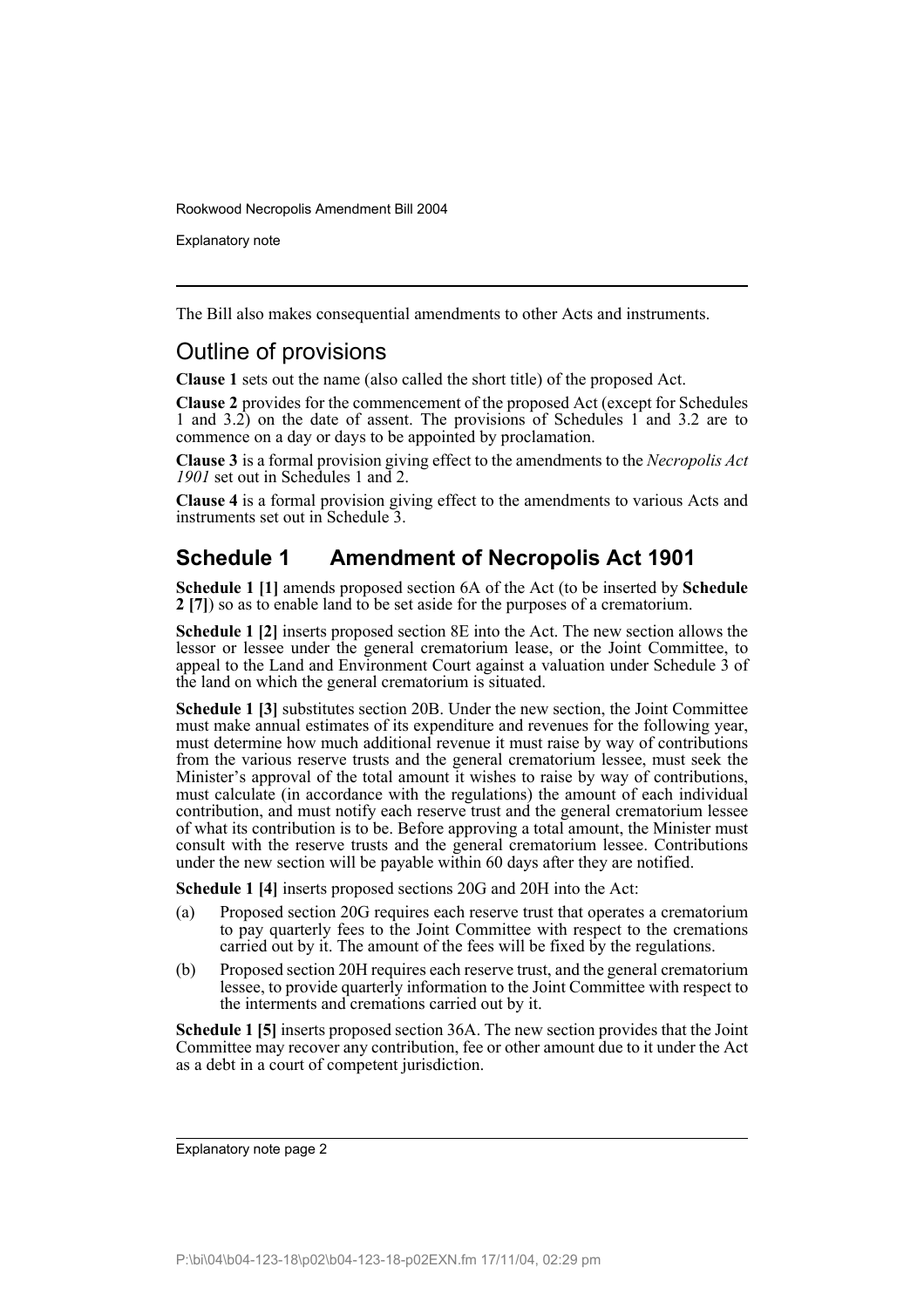Explanatory note

#### **Schedule 2 Further amendment of Necropolis Act 1901 by way of law revision**

The *Necropolis Act 1901* contains a number of provisions that have fallen into disuse. It has also been affected by the repeal of the *Crown Lands Consolidation Act 1913* and the enactment of the *Crown Lands Act 1989*. Moreover, the Act is written in a style that no longer conforms to current drafting practice: despite its length it is not divided into Parts, its Schedules use ordinal ("First Schedule") rather than cardinal ("Schedule 1") numbering and it contains savings and transitional provisions among its substantive provisions. Its name does not reflect the fact that its operation is limited to the cemeteries at Rookwood.

**Schedule 2 [2]** retitles the Act as the *Rookwood Necropolis Act 1901*.

**Schedule 2 [1], [10], [18], [27] and [39]** divide the Act into Parts.

**Schedule 2 [5]** amends section 6 of the Act to add some new definitions.

**Schedule 2 [8]** inserts proposed section 6A into the Act. The new section replaces sections 7B, 8 and 8A (to be repealed by **Schedule 2 [9]**).

**Schedule 2 [46], [48], [50] and [54]** give cardinal numbers to the Schedules to the Act.

**Schedule 2 [56]** amends clause 1A of Schedule 5 so as to allow the regulations under the Act to contain savings and provisional provisions consequent on the enactment of the proposed Act.

**Schedule 2 [58]** adds proposed Part 3 to Schedule 5. The new Part contains savings and transitional provisions consequent on the enactment of the proposed Act, which include provisions arising from the repeal by **Schedule 2 [9]** of sections 7 and 7A of the Act.

The remaining items of Schedule 2 are consequential on the matters referred to above including, in particular, the replacement of references to "trustees" (the appropriate term under the *Crown Lands Consolidation Act 1913*) with references to "reserve trusts" (the appropriate term under the *Crown Lands Act 1989*).

#### **Schedule 3 Amendment of other Acts and instruments**

**Schedule 3.1** amends the *Crown Lands (General Reserves) By-law 2001* so as to extend to the cemeteries and crematoria of the Rookwood Necropolis the provisions of that By-law that deal with cemeteries.

**Schedule 3.2** amends the *Land and Environment Court Act 1979* as a consequence of the amendment proposed by **Schedule 1 [2]**.

Explanatory note page 3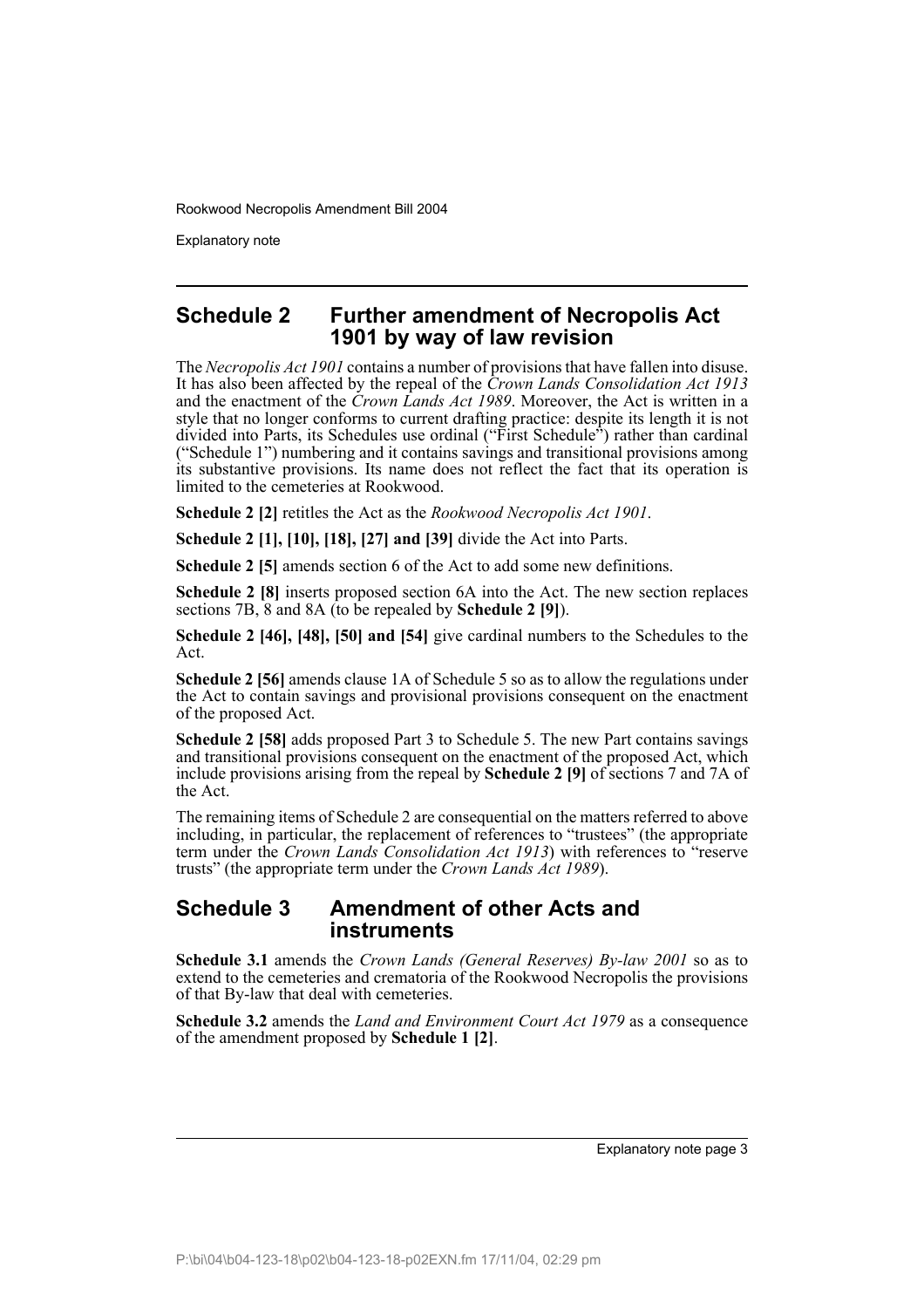Explanatory note

**Schedule 3.3** amends the *Local Government Act 1993* so as to remove any doubt that a Crown reserve that is dedicated for a public cemetery (such as a cemetery under the *Necropolis Act 1901*) is a public reserve for the purposes of the 1993 Act.

**Schedule 3.4** amends the *Necropolis Regulation 2002* as a consequence of the amendments made to the *Necropolis Act 1901* by **Schedule 2** and the amendment made to the *Crown Lands (General Reserves) By-law 2001* by **Schedule 3.1**.

Explanatory note page 4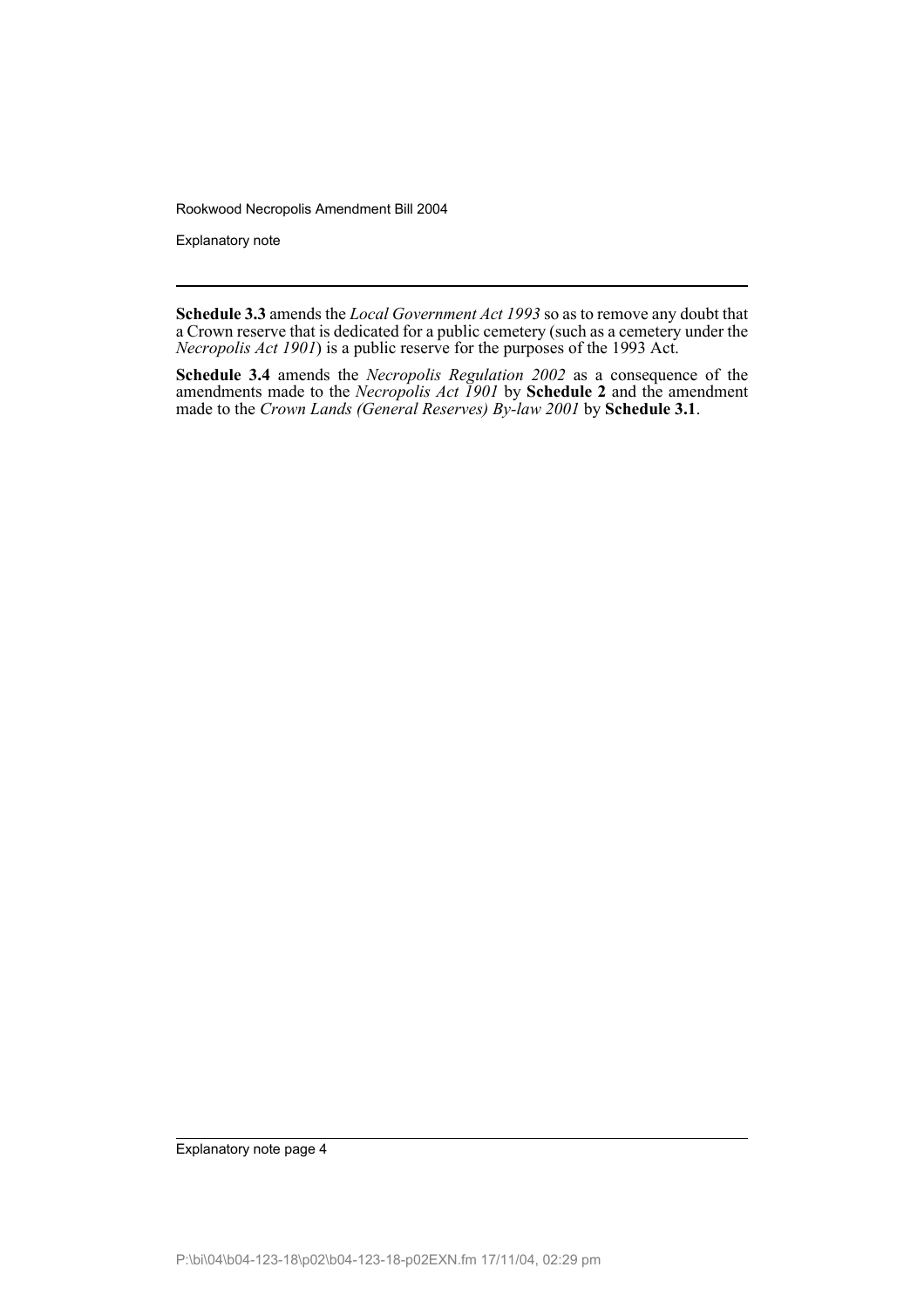First print



New South Wales

## **Rookwood Necropolis Amendment Bill 2004**

## **Contents**

|            |                                                                    | Page |
|------------|--------------------------------------------------------------------|------|
|            | Name of Act                                                        |      |
| 2          | Commencement                                                       | 2    |
| 3          | Amendment of Necropolis Act 1901 (1902 No 20)                      | 2    |
| 4          | Amendment of other Acts and instruments                            | 2    |
| Schedule 1 | Amendment of Necropolis Act 1901                                   | 3    |
| Schedule 2 | Further amendment of Necropolis Act 1901 by way of<br>law revision | 5    |
| Schedule 3 | Amendment of other Acts and instruments                            | 14   |

b04-123-18.p02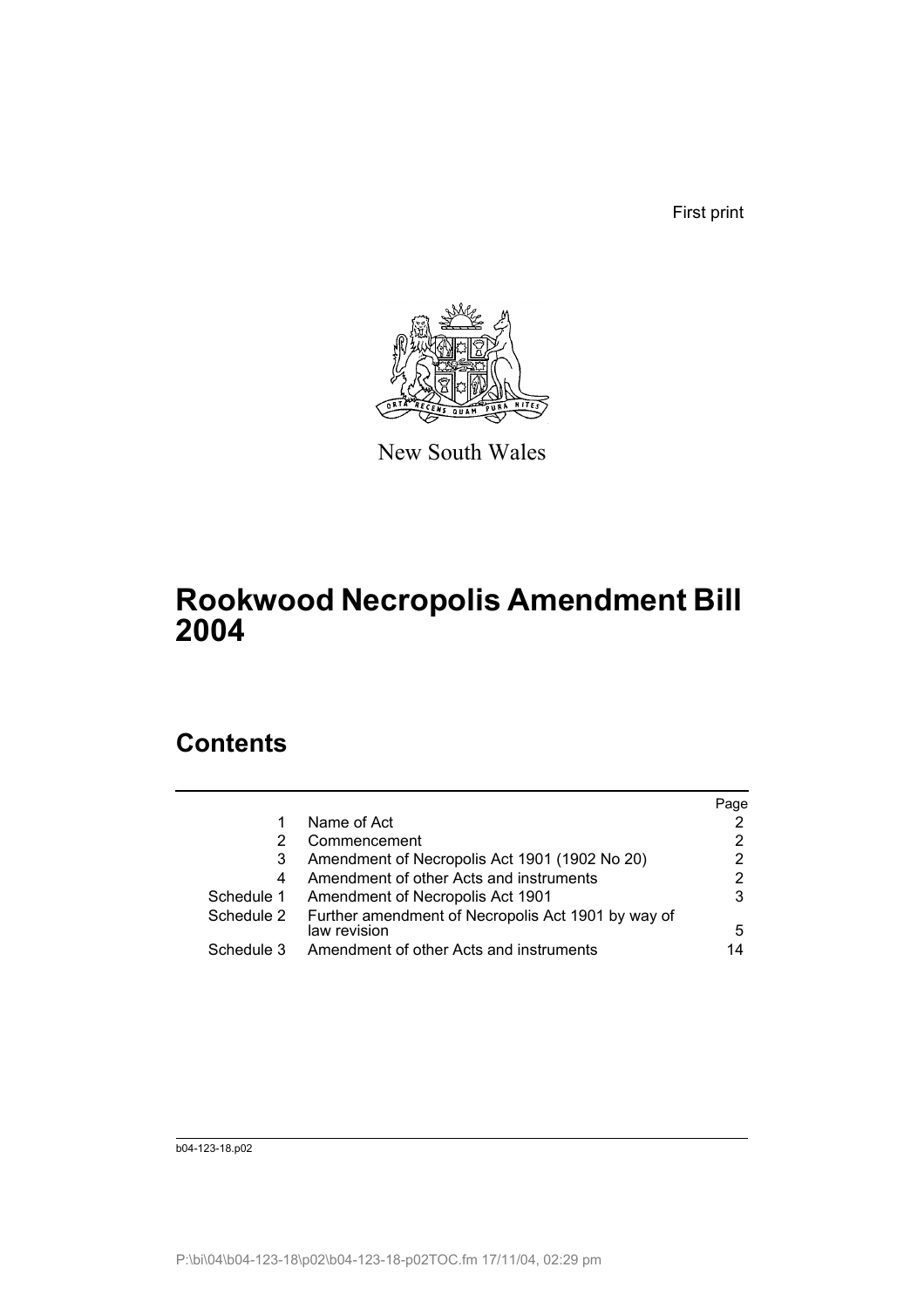**Contents** 

Page

Contents page 2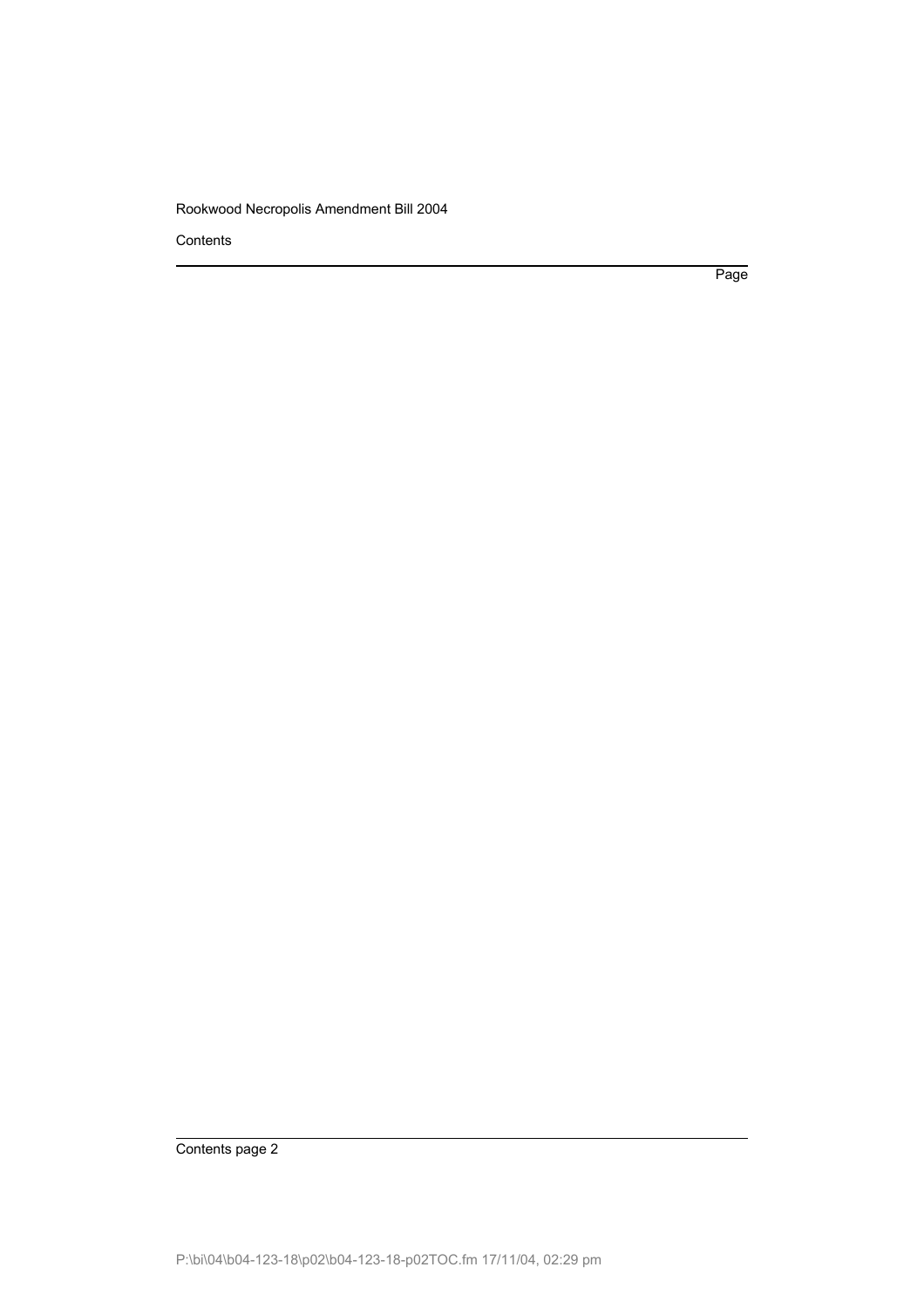

New South Wales

## **Rookwood Necropolis Amendment Bill 2004**

No , 2004

### **A Bill for**

An Act to amend the *Necropolis Act 1901* with respect to the establishment and operation of certain crematoria; and for other purposes.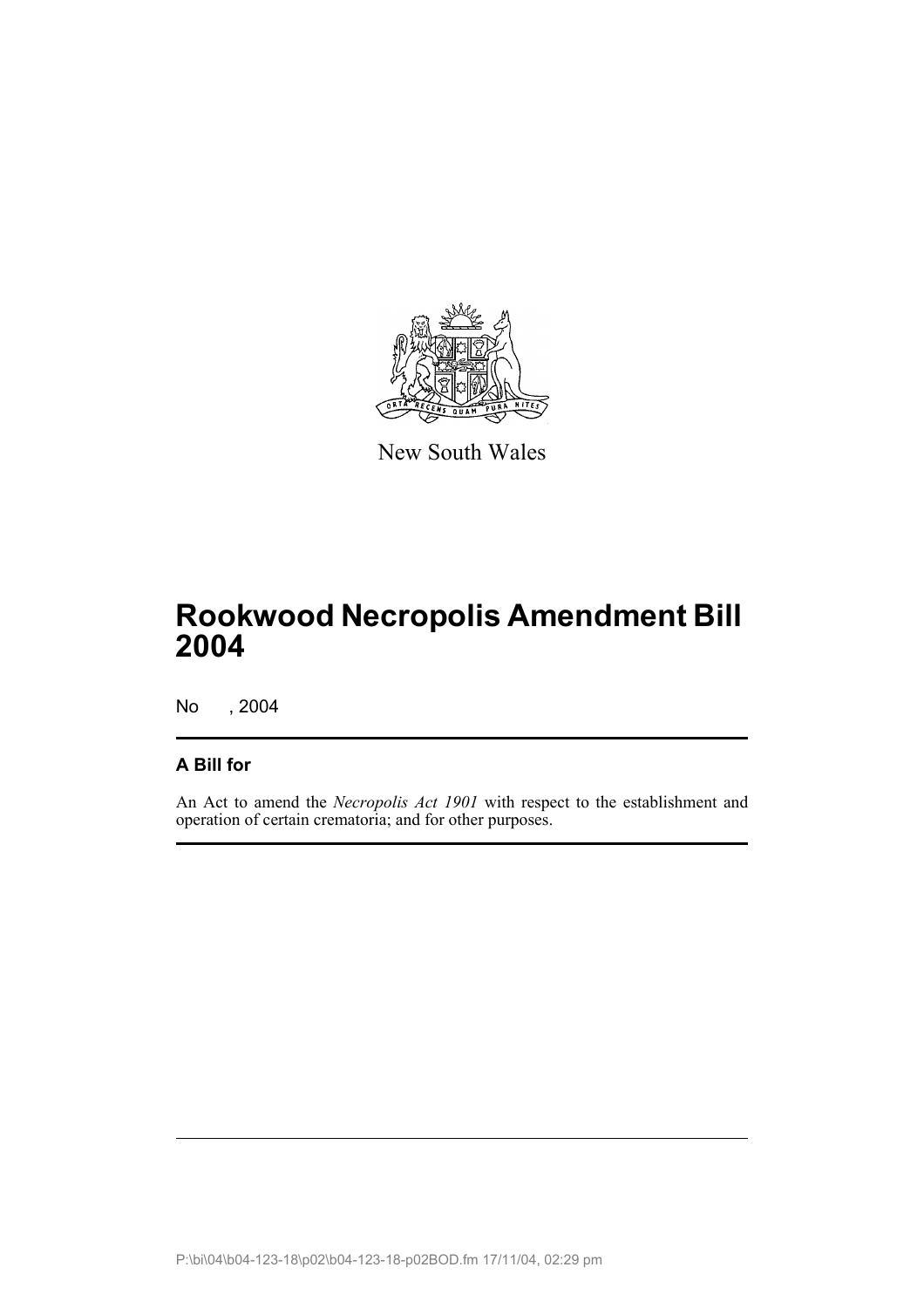<span id="page-7-3"></span><span id="page-7-2"></span><span id="page-7-1"></span><span id="page-7-0"></span>

|              |     | The Legislature of New South Wales enacts:                                              |                |
|--------------|-----|-----------------------------------------------------------------------------------------|----------------|
| 1            |     | Name of Act                                                                             | 2              |
|              |     | This Act is the Rookwood Necropolis Amendment Act 2004.                                 | 3              |
| $\mathbf{2}$ |     | <b>Commencement</b>                                                                     | $\overline{4}$ |
|              | (1) | This Act commences on the date of assent, subject to subsection (2).                    | 5              |
|              | (2) | Schedules 1 and 3.2 commence on a day or days to be appointed by<br>proclamation.       | 6<br>7         |
| 3            |     | Amendment of Necropolis Act 1901 (1902 No 20)                                           | 8              |
|              |     | The <i>Necropolis Act 1901</i> is amended as set out in Schedules 1 and 2.              | 9              |
| 4            |     | <b>Amendment of other Acts and instruments</b>                                          | 10             |
|              |     | Each Act and instrument listed in Schedule 3 is amended as set out in<br>that Schedule. | 11<br>12       |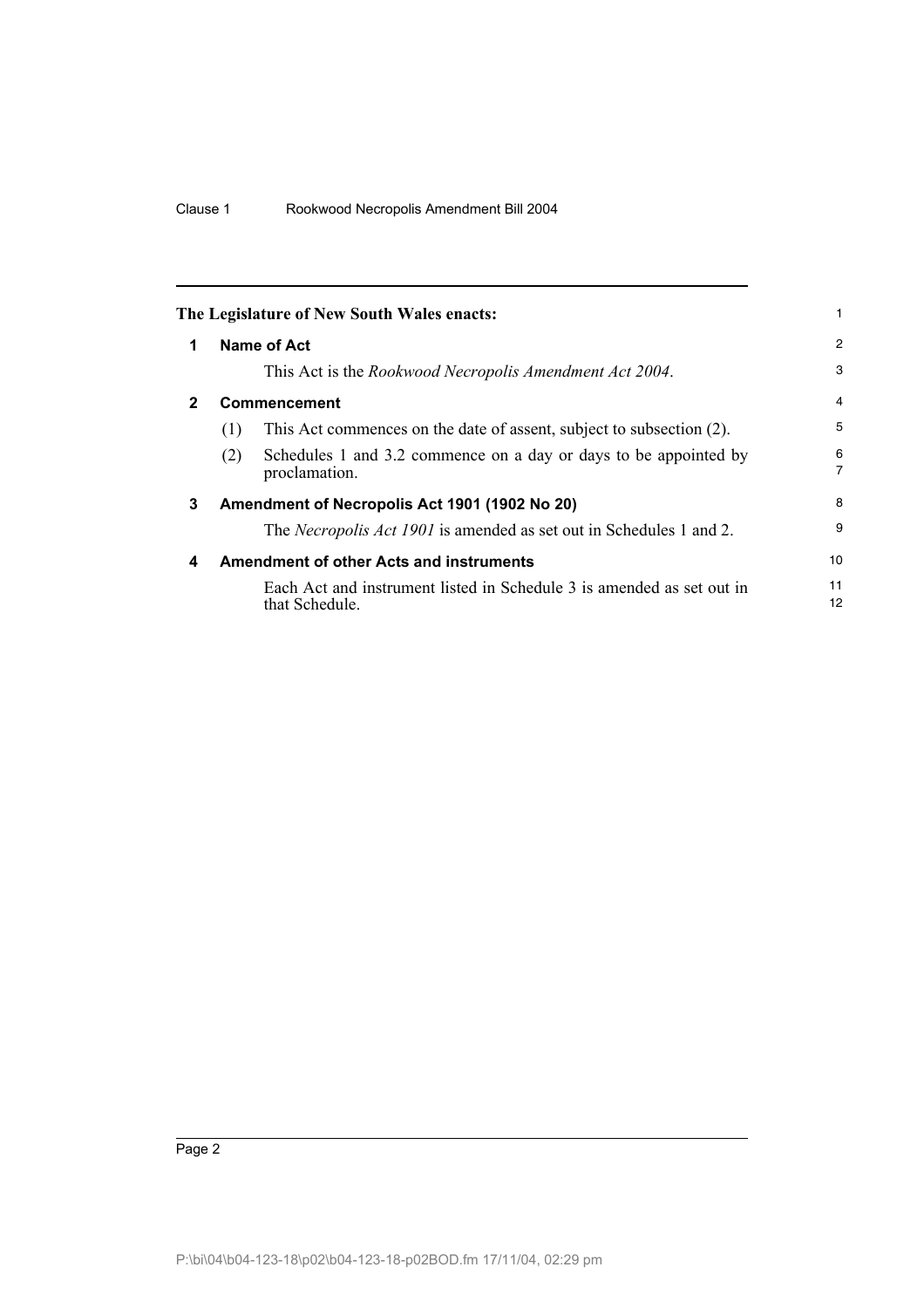Amendment of Necropolis Act 1901 Schedule 1

<span id="page-8-0"></span>

|       | <b>Schedule 1</b> |                          |     | <b>Amendment of Necropolis Act 1901</b>                                                                                                                                                                                                                  | $\mathbf{1}$               |
|-------|-------------------|--------------------------|-----|----------------------------------------------------------------------------------------------------------------------------------------------------------------------------------------------------------------------------------------------------------|----------------------------|
|       |                   |                          |     | (Section 3)                                                                                                                                                                                                                                              | 2                          |
| [1]   |                   |                          |     | Section 6A Setting aside land for different purposes                                                                                                                                                                                                     | 3                          |
|       | and $(2)$ .       |                          |     | Insert "or crematorium" after "cemetery" wherever occurring in section 6A (1)                                                                                                                                                                            | $\overline{4}$<br>5        |
| $[2]$ |                   | <b>Section 8E</b>        |     |                                                                                                                                                                                                                                                          | 6                          |
|       |                   | Insert after section 8D: |     |                                                                                                                                                                                                                                                          | 7                          |
|       | <b>8E</b>         |                          |     | Right of appeal against valuations of general crematorium site                                                                                                                                                                                           | 8                          |
|       |                   |                          |     | The lessor or lessee under the general crematorium lease, or the<br>Joint Committee, may appeal to the Land and Environment Court<br>against a valuation made by the Valuer-General under clause 5 of<br>Schedule 3.                                     | 9<br>10<br>11<br>12        |
| [3]   |                   | <b>Section 20B</b>       |     |                                                                                                                                                                                                                                                          | 13                         |
|       |                   |                          |     | Omit the section. Insert instead:                                                                                                                                                                                                                        | 14                         |
|       | 20B               |                          |     | Contributions payable to Joint Committee by reserve trusts etc                                                                                                                                                                                           | 15                         |
|       |                   | (1)                      |     | As soon as practicable after the beginning of each financial year,<br>the Joint Committee:                                                                                                                                                               | 16<br>17                   |
|       |                   |                          | (a) | must make estimates for that year of its expenditure and of<br>its revenue apart from this section, and                                                                                                                                                  | 18<br>19                   |
|       |                   |                          | (b) | must determine, on the basis of those estimates, the total<br>amount that it will need to obtain for that year from<br>contributions from the reserve trusts and from the general<br>crematorium lessee, and                                             | 20<br>21<br>22<br>23       |
|       |                   |                          | (c) | must notify the Minister of the total amount so determined,<br>and                                                                                                                                                                                       | 24<br>25                   |
|       |                   |                          | (d) | subject to the Minister's approval of the total amount so<br>determined, must determine, in accordance with the<br>regulations, the contribution payable by each reserve trust,<br>and the general crematorium lessee, in respect of that<br>amount, and | 26<br>27<br>28<br>29<br>30 |
|       |                   |                          | (e) | must notify each reserve trust, and the general<br>crematorium lessee, of the contribution payable by it for<br>that year.                                                                                                                               | 31<br>32<br>33             |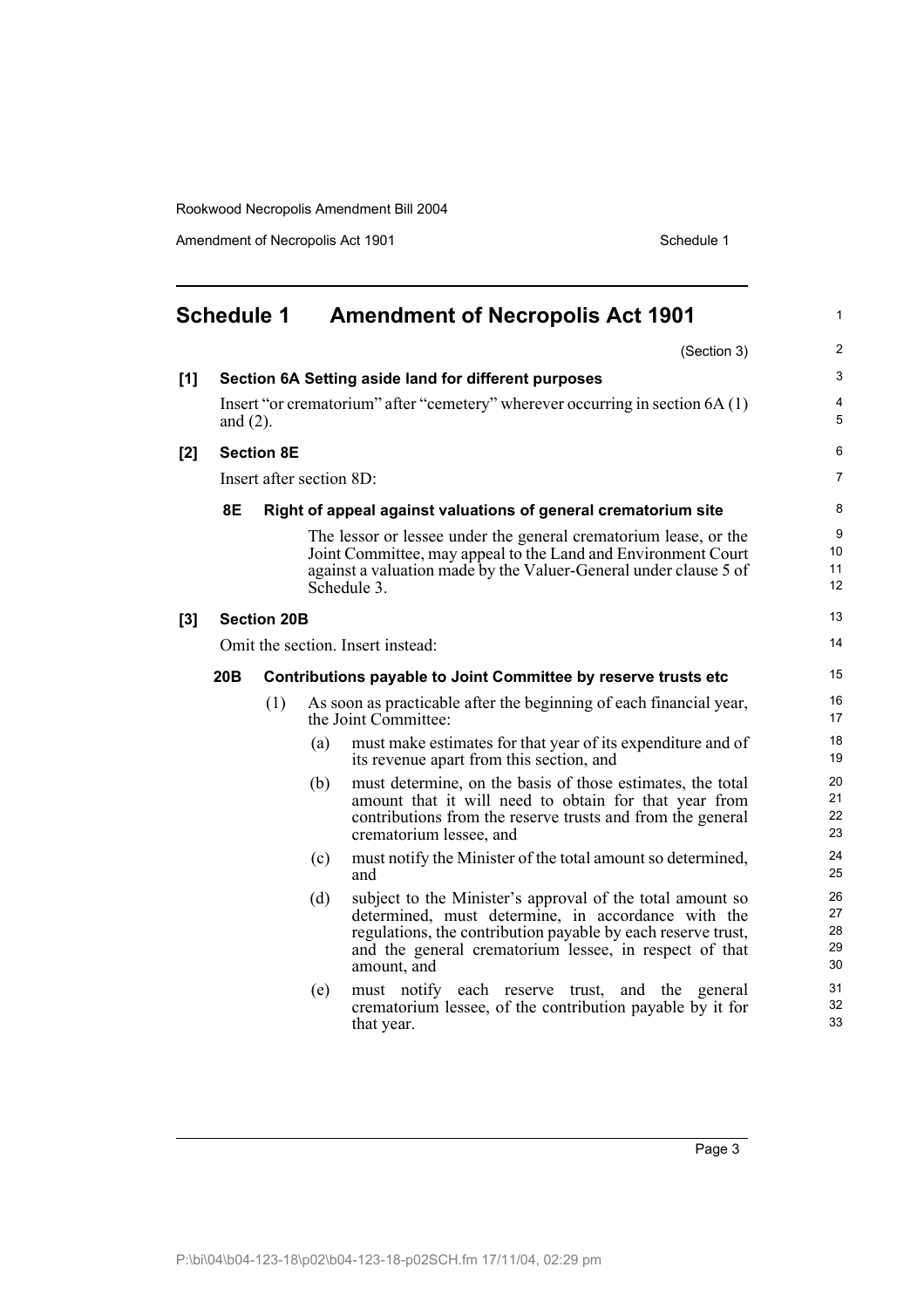|     |            | (2)                | The approval referred to in subsection $(1)$ $(d)$ must not be given<br>until after the Minister has consulted with the reserve trusts, and<br>with the general crematorium lessee, as to the total amount<br>determined by the Joint Committee under subsection (1).          | $\mathbf{1}$<br>$\overline{c}$<br>$\mathsf 3$<br>$\overline{4}$ |
|-----|------------|--------------------|--------------------------------------------------------------------------------------------------------------------------------------------------------------------------------------------------------------------------------------------------------------------------------|-----------------------------------------------------------------|
|     |            | (3)                | Each reserve trust, and the general crematorium lessee, must pay<br>the amount of its contribution within 60 days after receiving<br>notice from the Joint Committee to do so.                                                                                                 | 5<br>6<br>$\overline{7}$                                        |
| [4] |            |                    | Sections 20G and 20H                                                                                                                                                                                                                                                           | 8                                                               |
|     |            |                    | Insert after section 20F:                                                                                                                                                                                                                                                      | 9                                                               |
|     | <b>20G</b> |                    | Fees payable to Joint Committee by reserve trusts operating<br>crematoria                                                                                                                                                                                                      | 10<br>11                                                        |
|     |            |                    | Within 7 days after the end of each quarter, each reserve trust that<br>operates a crematorium must pay to the Joint Committee such<br>fees as may be prescribed by the regulations with respect to the<br>cremations carried out by it during that quarter in the Necropolis. | 12<br>13<br>14<br>15                                            |
|     | <b>20H</b> | etc                | Information to be provided to Joint Committee by reserve trusts                                                                                                                                                                                                                | 16<br>17                                                        |
|     |            |                    | Within 7 days after the end of each quarter, each reserve trust, and<br>the general crematorium lessee, must provide the Joint<br>Committee with the number of interments and cremations carried<br>out by it during that quarter in the Necropolis.                           | 18<br>19<br>20<br>21                                            |
| [5] |            | <b>Section 36A</b> |                                                                                                                                                                                                                                                                                | 22                                                              |
|     |            |                    | Insert after section 36:                                                                                                                                                                                                                                                       | 23                                                              |
|     | 36A        |                    | Recovery of contributions, fees and other amounts                                                                                                                                                                                                                              | 24                                                              |
|     |            |                    | The Joint Committee may recover any contribution, fee or other<br>amount due to it under this Act as a debt in a court of competent<br>jurisdiction.                                                                                                                           | 25<br>26<br>27                                                  |
|     |            |                    |                                                                                                                                                                                                                                                                                |                                                                 |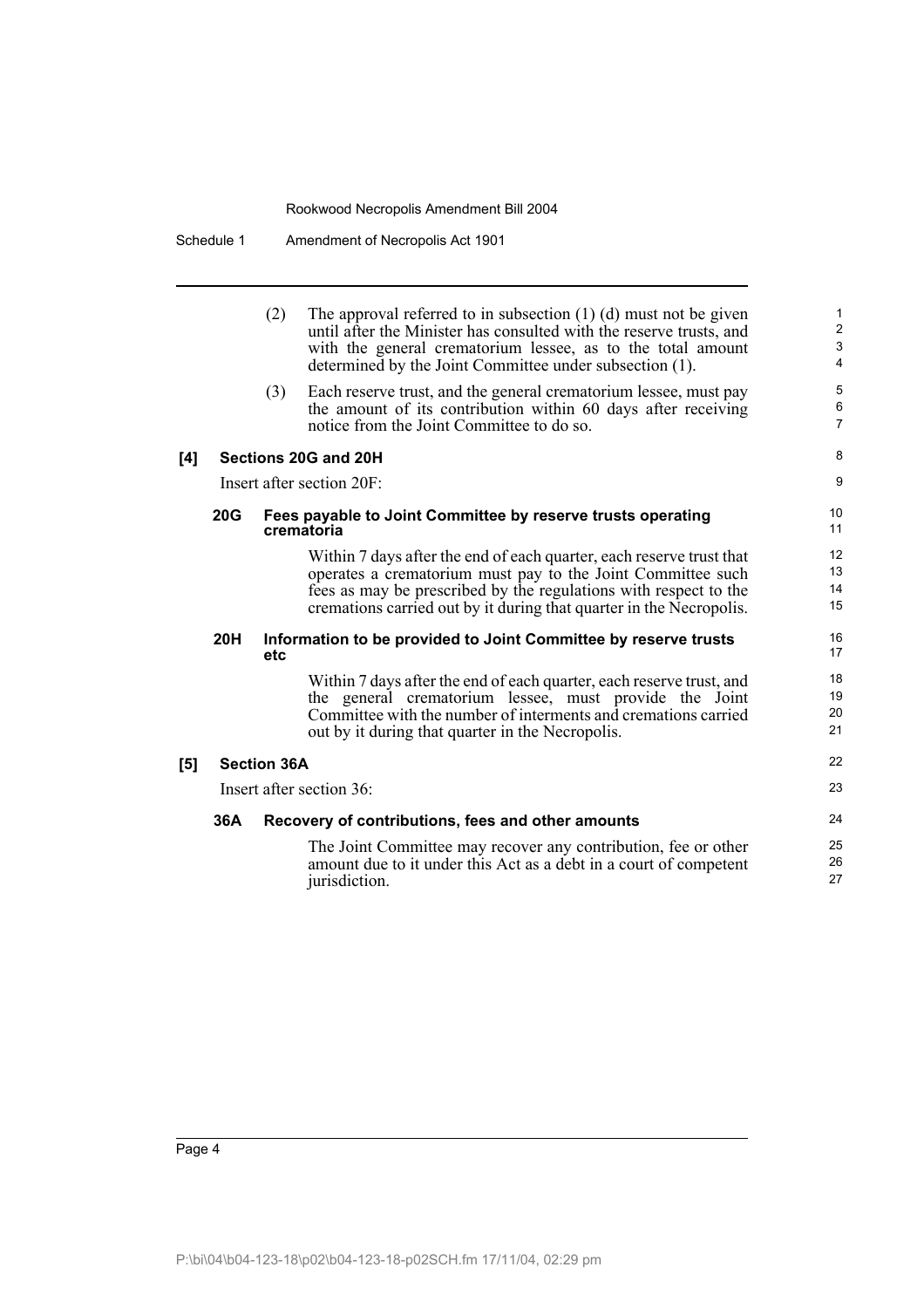Further amendment of Necropolis Act 1901 by way of law revision Schedule 2

<span id="page-10-0"></span>

|     | <b>Schedule 2</b><br><b>Further amendment of Necropolis Act</b><br>1901 by way of law revision                                                                                                                                               | 1<br>$\overline{2}$  |
|-----|----------------------------------------------------------------------------------------------------------------------------------------------------------------------------------------------------------------------------------------------|----------------------|
|     | (Section 3)                                                                                                                                                                                                                                  | 3                    |
| [1] | Part 1, heading                                                                                                                                                                                                                              | 4                    |
|     | Insert before section 1:                                                                                                                                                                                                                     | 5                    |
|     | Part 1<br><b>Preliminary</b>                                                                                                                                                                                                                 | 6                    |
| [2] | <b>Section 1 Name of Act</b>                                                                                                                                                                                                                 | 7                    |
|     | Omit "Necropolis Act 1901". Insert instead "Rookwood Necropolis Act 1901".                                                                                                                                                                   | 8                    |
| [3] | <b>Section 2 Repeal</b>                                                                                                                                                                                                                      | 9                    |
|     | Omit the section.                                                                                                                                                                                                                            | 10                   |
| [4] | <b>Section 4 Existing proclamation etc</b>                                                                                                                                                                                                   | 11                   |
|     | Omit the section.                                                                                                                                                                                                                            | 12                   |
| [5] | <b>Section 6 Definitions</b>                                                                                                                                                                                                                 | 13                   |
|     | Omit the definition of <i>Trustees</i> from section $6(1)$ .                                                                                                                                                                                 | 14                   |
|     | Insert in alphabetical order:                                                                                                                                                                                                                | 15                   |
|     | <i>financial year</i> means the year beginning 1 July and ending<br>$30$ June.                                                                                                                                                               | 16<br>17             |
|     | general crematorium lease means a lease referred to in<br>section 8B.                                                                                                                                                                        | 18<br>19             |
|     | <b>general crematorium site</b> means the land described in<br>Schedule 2.                                                                                                                                                                   | 20<br>21             |
|     | <i>quarter</i> means the period beginning 1 January, 1 April, 1 July or<br>1 October in each year.                                                                                                                                           | 22<br>23             |
|     | reserve trust, in relation to land set aside for use as a cemetery or<br>crematorium under this Act, means the reserve trust that, under<br>section 92 of the Crown Lands Act 1989, is constituted and<br>appointed as trustee of that land. | 24<br>25<br>26<br>27 |
| [6] | Section 6 (2)                                                                                                                                                                                                                                | 28                   |
|     | Omit "land described in the Second Schedule".                                                                                                                                                                                                | 29                   |
|     | Insert instead "general crematorium site".                                                                                                                                                                                                   | 30                   |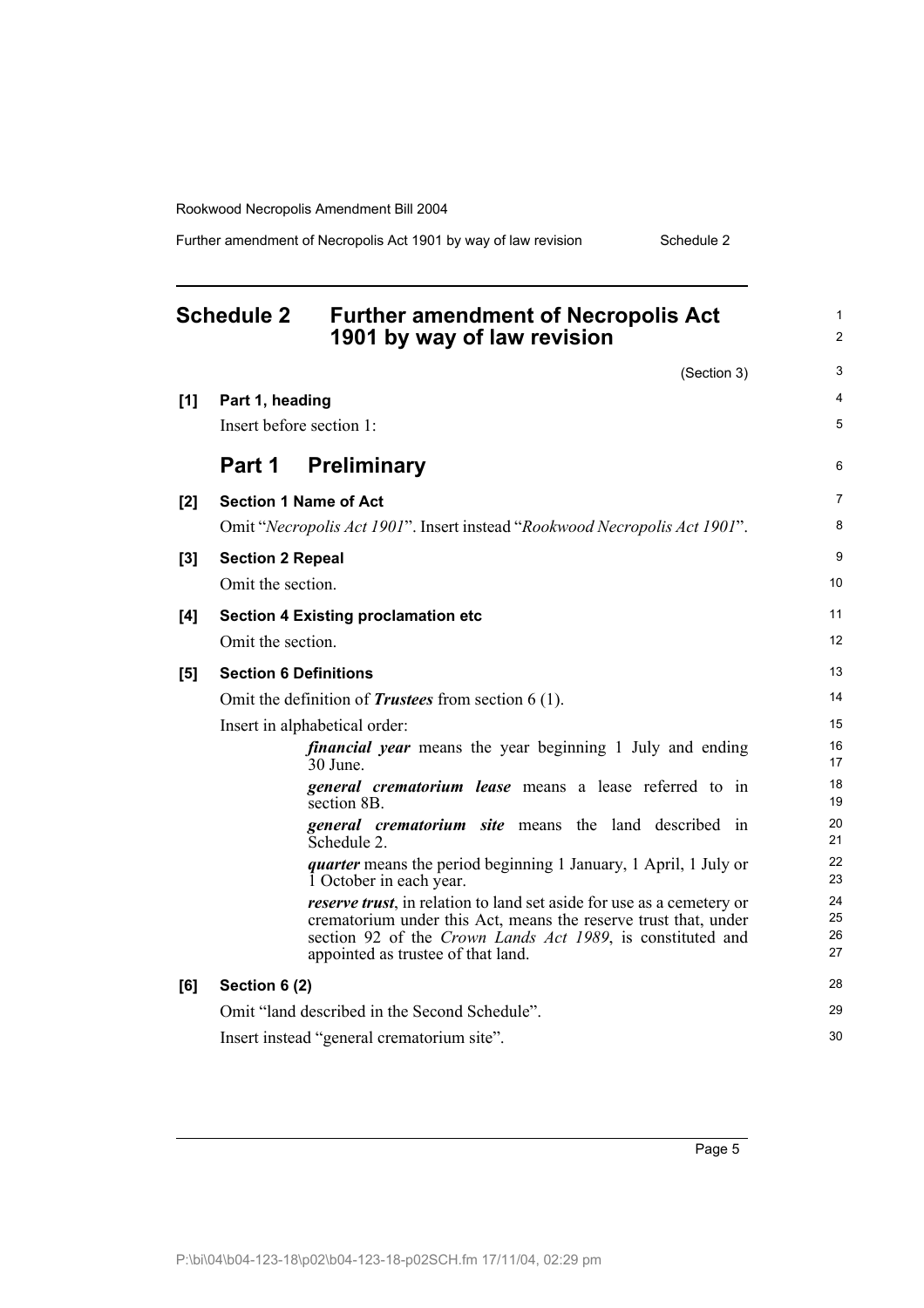| [7] |    | Section 6 (4)     |                                                                                                                                                                                                                           | $\mathbf{1}$         |
|-----|----|-------------------|---------------------------------------------------------------------------------------------------------------------------------------------------------------------------------------------------------------------------|----------------------|
|     |    |                   | Insert after section $6(3)$ :                                                                                                                                                                                             | $\overline{2}$       |
|     |    | (4)               | Notes included in this Act do not form part of this Act.                                                                                                                                                                  | 3                    |
| [8] |    | <b>Section 6A</b> |                                                                                                                                                                                                                           | 4                    |
|     |    |                   | Insert after section 6:                                                                                                                                                                                                   | 5                    |
|     | 6A |                   | Setting aside land for different purposes                                                                                                                                                                                 | 6                    |
|     |    | (1)               | The Minister may, by notification published in the Gazette, set<br>aside land within the Necropolis for the following purposes:                                                                                           | $\overline{7}$<br>8  |
|     |    |                   | (a)<br>for use as a cemetery,                                                                                                                                                                                             | 9                    |
|     |    |                   | for conservation as a historic site.<br>(b)                                                                                                                                                                               | 10                   |
|     |    | (2)               | Land that is set aside for use as a cemetery may be set aside<br>generally or for a particular religious denomination.                                                                                                    | 11<br>12             |
|     |    | (3)               | The general crematorium site is taken to have been set aside for<br>use as a crematorium.                                                                                                                                 | 13<br>14             |
|     |    | (4)               | In the application of Part 5 of the Crown Lands Act 1989 to land<br>within the Necropolis, Crown land that is set aside under this<br>section:                                                                            | 15<br>16<br>17       |
|     |    |                   | is taken to be a reserve within the meaning of that Part, and<br>(a)                                                                                                                                                      | 18                   |
|     |    |                   | (b)<br>is taken to have been dedicated for a public purpose under<br>section 80 of that Act.                                                                                                                              | 19<br>20             |
|     |    | (5)               | In the case of Crown land within the general crematorium site, a<br>reserve trust is not to be constituted or appointed under section 92<br>of the Crown Lands Act 1989 while a general crematorium lease<br>is in force. | 21<br>22<br>23<br>24 |
|     |    | (6)               | A reserve trust for land set apart under this Act has the functions<br>conferred on it by or under this Act in addition to the functions<br>conferred or imposed on it under the Crown Lands Act 1989.                    | 25<br>26<br>27       |
| [9] |    |                   | Sections 7, 7A, 7B, 8 and 8A                                                                                                                                                                                              | 28                   |
|     |    |                   | Omit the sections.                                                                                                                                                                                                        | 29                   |
|     |    |                   |                                                                                                                                                                                                                           |                      |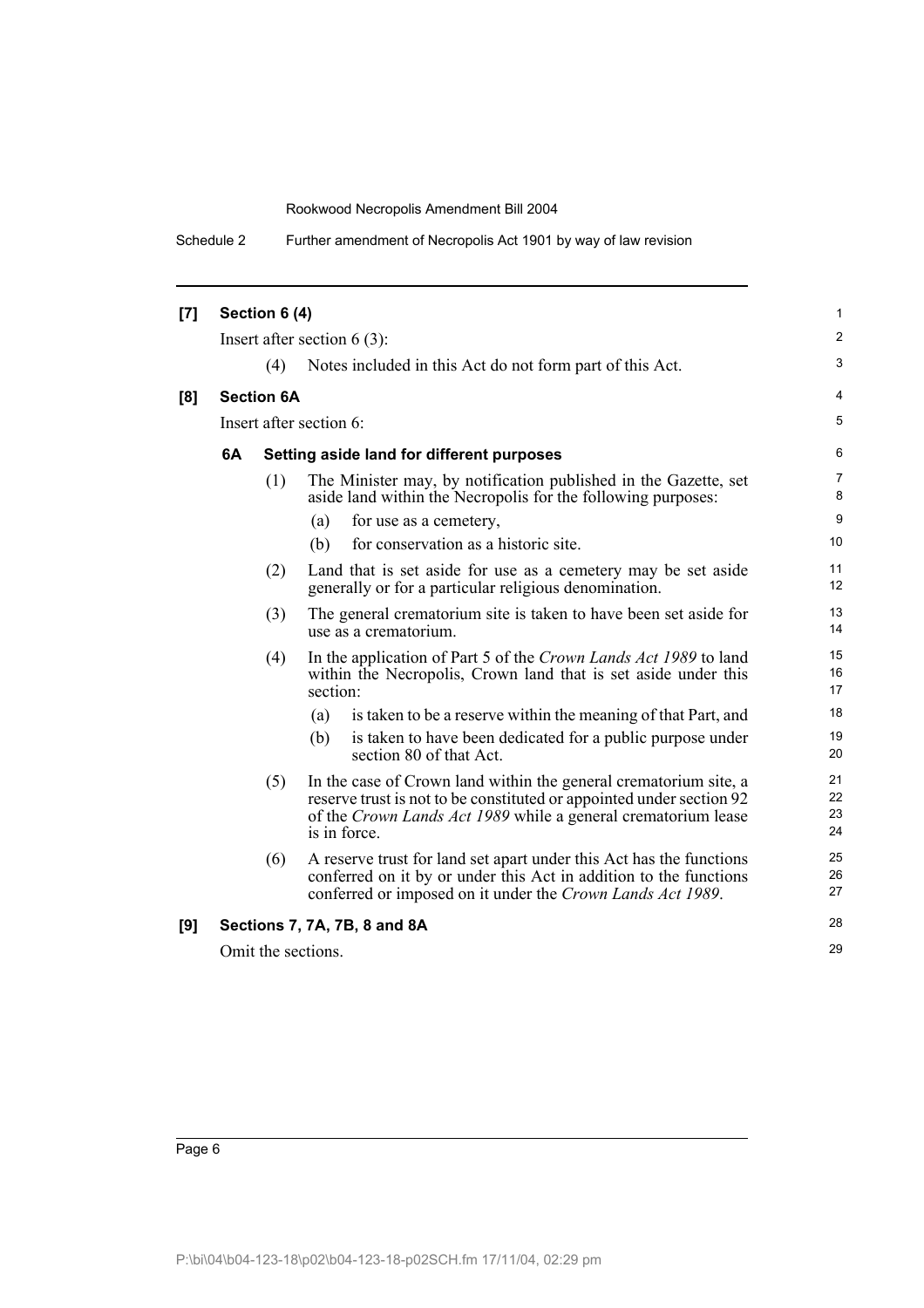Further amendment of Necropolis Act 1901 by way of law revision Schedule 2

| $[10]$ | Part 2, heading                                                  | 1              |
|--------|------------------------------------------------------------------|----------------|
|        | Insert before section 8B:                                        | 2              |
|        | Part 2<br>Lease of general crematorium site                      | 3              |
| $[11]$ | Section 8B Lease of general crematorium site                     | 4              |
|        | Omit "the Second Schedule" wherever occurring.                   | 5              |
|        | Insert instead "Schedule 2".                                     | 6              |
| $[12]$ | Section 8B (3)                                                   | $\overline{7}$ |
|        | Omit "trustees". Insert instead "a reserve trust".               | 8              |
| $[13]$ | Section 8C Extension of general crematorium lease                | 9              |
|        | Omit "the Second Schedule" from section 8C (1) (a).              | 10             |
|        | Insert instead "Schedule 2".                                     | 11             |
| $[14]$ | Section 8C (1) (b) and (2)                                       | 12             |
|        | Omit "land described in the Second Schedule" wherever occurring. | 13             |
|        | Insert instead "general crematorium site".                       | 14             |
| $[15]$ | Section 8C (2)                                                   | 15             |
|        | Omit "the lease referred to in section 8B".                      | 16             |
|        | Insert instead "the general crematorium lease".                  | 17             |
| $[16]$ | Section 8D Amendment of general crematorium lease                | 18             |
|        | Omit "the lease referred to in section 8B" from section 8D (1).  | 19             |
|        | Insert instead "the general crematorium lease".                  | 20             |
| $[17]$ | Section 8D (1)                                                   | 21             |
|        | Omit "the Third Schedule". Insert instead "Schedule 3".          | 22             |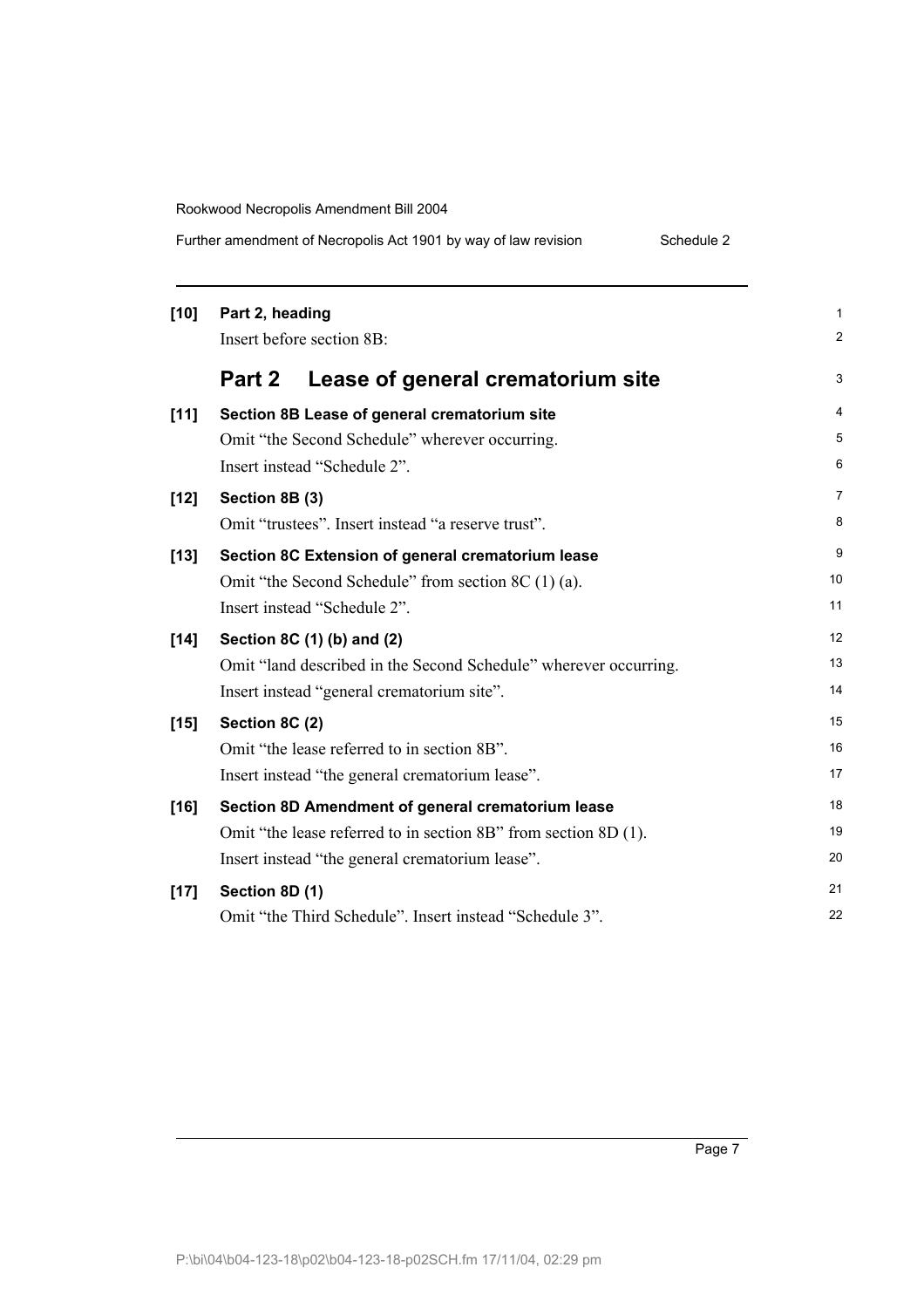| $[18]$ | Part 3, heading                                                                                               | 1      |
|--------|---------------------------------------------------------------------------------------------------------------|--------|
|        | Insert before section 9:                                                                                      | 2      |
|        | <b>Functions of reserve trusts</b><br>Part 3                                                                  | 3      |
| $[19]$ | Section 9 Parts of land dedicated in 1887 and added to general cemetery<br>may be set apart for denominations | 4<br>5 |
|        | Omit the section.                                                                                             | 6      |
| [20]   | Sections 10, 10A, 11 (1) and (3), 20B (2) and (4), 20C (1), 20E (including<br>heading), Fourth Schedule       | 7<br>8 |
|        | Omit "the trustees" and "body of trustees" wherever occurring.                                                | 9      |
|        | Insert instead "the reserve trust" and "reserve trust", respectively.                                         | 10     |
| $[21]$ | <b>Section 10 Adjustment of boundaries</b>                                                                    | 11     |
|        | Omit "such trustees". Insert instead "such reserve trust".                                                    | 12     |
| $[22]$ | Section 10A Divesting of land with consent of reserve trust                                                   | 13     |
|        | Omit "them" from section 10A (1). Insert instead "the reserve trust".                                         | 14     |
| $[23]$ | Section 11 Vesting of lands set apart                                                                         | 15     |
|        | Omit "and their successors" wherever occurring.                                                               | 16     |
| [24]   | <b>Section 11 (2)</b>                                                                                         | 17     |
|        | Omit "of trustees" and "those trustees".                                                                      | 18     |
|        | Insert instead "of a reserve trust" and "the reserve trust", respectively.                                    | 19     |
| $[25]$ | <b>Section 11 (2)</b>                                                                                         | 20     |
|        | Omit "land described in the Second Schedule, that land".                                                      | 21     |
|        | Insert instead "general crematorium site, that site".                                                         | 22     |
| $[26]$ | Sections 12-15, 17, 18 and 19                                                                                 | 23     |
|        | Omit the sections.                                                                                            | 24     |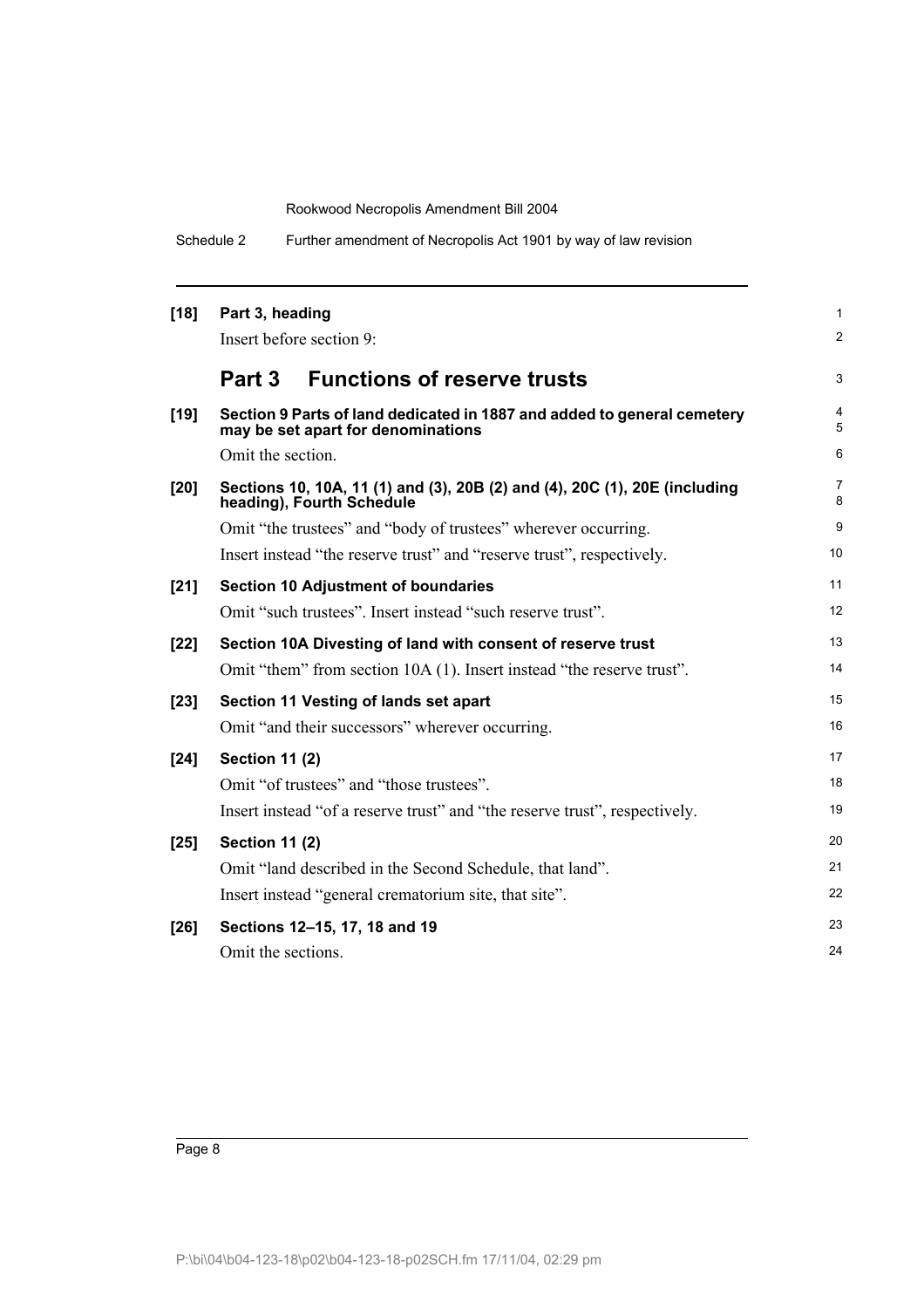| Further amendment of Necropolis Act 1901 by way of law revision<br>Schedule 2 |
|-------------------------------------------------------------------------------|
|-------------------------------------------------------------------------------|

| $[27]$ | Part 4, heading        | Insert before section 20:                                                                                                                                                                               |
|--------|------------------------|---------------------------------------------------------------------------------------------------------------------------------------------------------------------------------------------------------|
|        | Part 4                 | <b>Joint Committee of Necropolis Trustees</b>                                                                                                                                                           |
| $[28]$ | Omit section 20 (2).   | <b>Section 20 Joint Committee of Necropolis Trustees</b>                                                                                                                                                |
| $[29]$ | Section 20 (5) (a)     |                                                                                                                                                                                                         |
|        |                        | Omit the paragraph. Insert instead:<br>a member nominated by each reserve trust and appointed<br>(a)<br>by the Minister, and                                                                            |
| $[30]$ | <b>Section 20 (6)</b>  | Omit "(other than a person nominated by trustees)".                                                                                                                                                     |
| $[31]$ | <b>Section 20 (7)</b>  | Omit "The Fourth Schedule". Insert instead "Schedule 4".                                                                                                                                                |
| $[32]$ |                        | Section 20B Contributions to Joint Committee by reserve trust                                                                                                                                           |
|        |                        | Omit "(except the Joint Committee itself)" from section 20B (2).                                                                                                                                        |
| $[33]$ | Section 20B (3) (a)    |                                                                                                                                                                                                         |
|        |                        | Omit "bodies of trustees". Insert instead "reserve trusts".                                                                                                                                             |
| $[34]$ | <b>Section 20B (5)</b> |                                                                                                                                                                                                         |
|        |                        | Omit the subsection. Insert instead:                                                                                                                                                                    |
|        | (5)                    | While there is no reserve trust of the general crematorium site, a<br>reference in this section to a reserve trust includes a reference to<br>a person conducting a crematorium on that site.           |
| $[35]$ |                        | Section 20C Provision of services by Joint Committee                                                                                                                                                    |
|        |                        | Omit "trustees" from section 20C (3) (b). Insert instead "the reserve trust".                                                                                                                           |
| $[36]$ |                        | Section 20D Preparation of plans of management by Joint Committee                                                                                                                                       |
|        |                        | Omit section 20D (2). Insert instead:                                                                                                                                                                   |
|        | (2)                    | The provisions of Division 6 of Part 5 of the Crown Lands Act<br>1989 apply to a plan of management under this section in the<br>same way as they apply to a plan of management under that<br>Division. |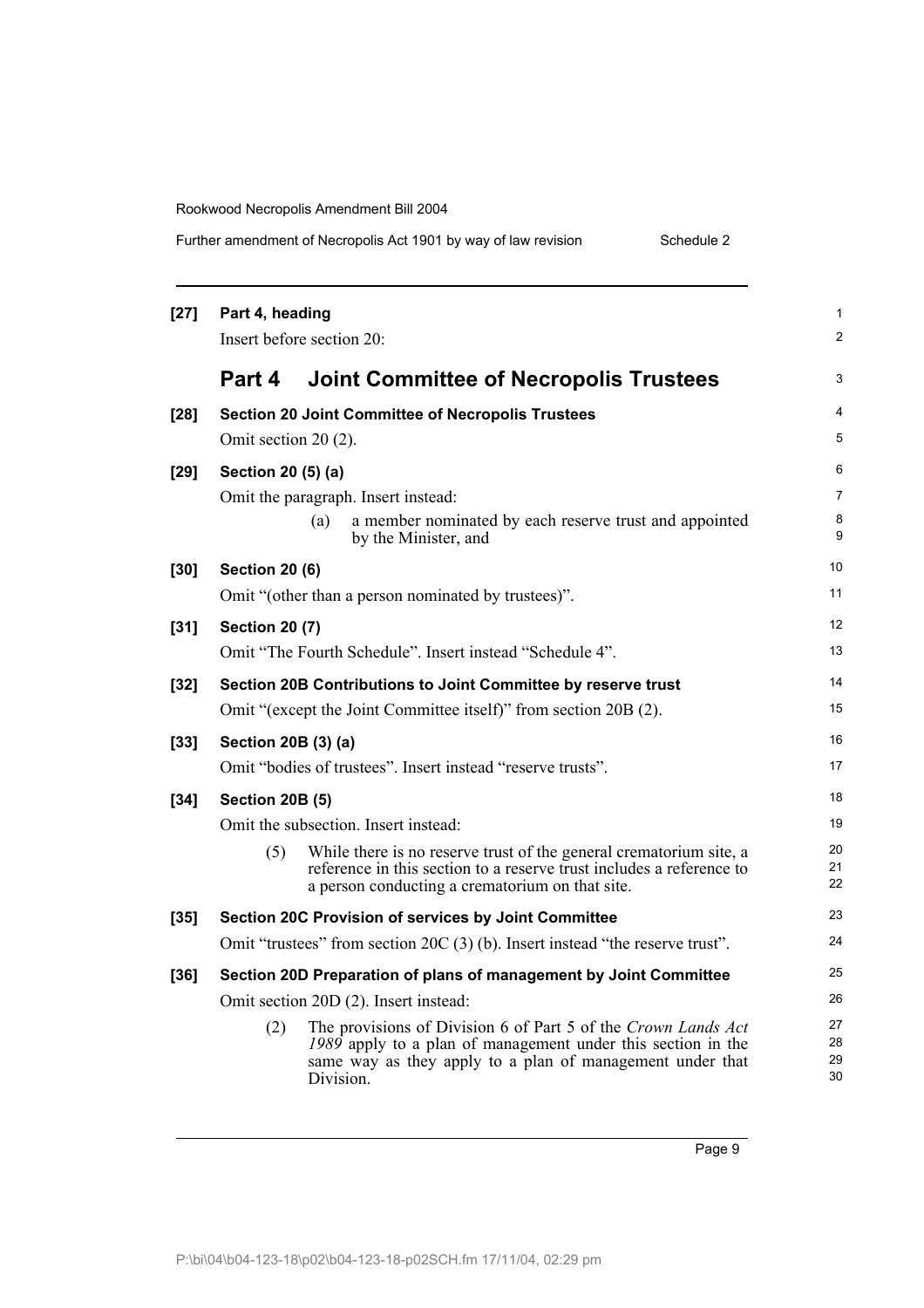| $[37]$ | <b>Section 20D (3)</b>                                    | 1              |
|--------|-----------------------------------------------------------|----------------|
|        | Omit "Those sections". Insert instead "Those provisions". | $\overline{2}$ |
| $[38]$ | Sections 21-25 and 28-35                                  | 3              |
|        | Omit the sections.                                        | 4              |
| $[39]$ | Part 5, heading                                           | 5              |
|        | Insert before section 36:                                 | 6              |
|        | <b>Miscellaneous</b><br>Part 5                            | 7              |
| [40]   | <b>Section 36 Delegation by Minister</b>                  | 8              |
|        | Omit section 36 $(2)$ – $(6)$ .                           | 9              |
| $[41]$ | <b>Section 37 Regulations</b>                             | 10             |
|        | Omit section 37 $(2)$ $(a)$ , $(c)$ and $(d)$ .           | 11             |
| $[42]$ | Section 37 (2) (b1)                                       | 12             |
|        | Omit "trustees". Insert instead "reserve trusts".         | 13             |
| $[43]$ | Section 37 (3) and (4)                                    | 14             |
|        | Omit the subsections.                                     | 15             |
| $[44]$ | <b>Section 38 Savings and transitional provisions</b>     | 16             |
|        | Omit "The Fifth Schedule". Insert instead "Schedule 5".   | 17             |
| $[45]$ | <b>First Schedule</b>                                     | 18             |
|        | Omit the Schedule.                                        | 19             |
| $[46]$ | <b>Second Schedule</b>                                    | 20             |
|        | Omit the heading. Insert instead:                         | 21             |
|        | <b>Schedule 2</b><br><b>General crematorium site</b>      | 22             |
| $[47]$ | <b>Second Schedule</b>                                    | 23             |
|        | Omit "(Section 8A)". Insert instead "(Section 8B)".       | 24             |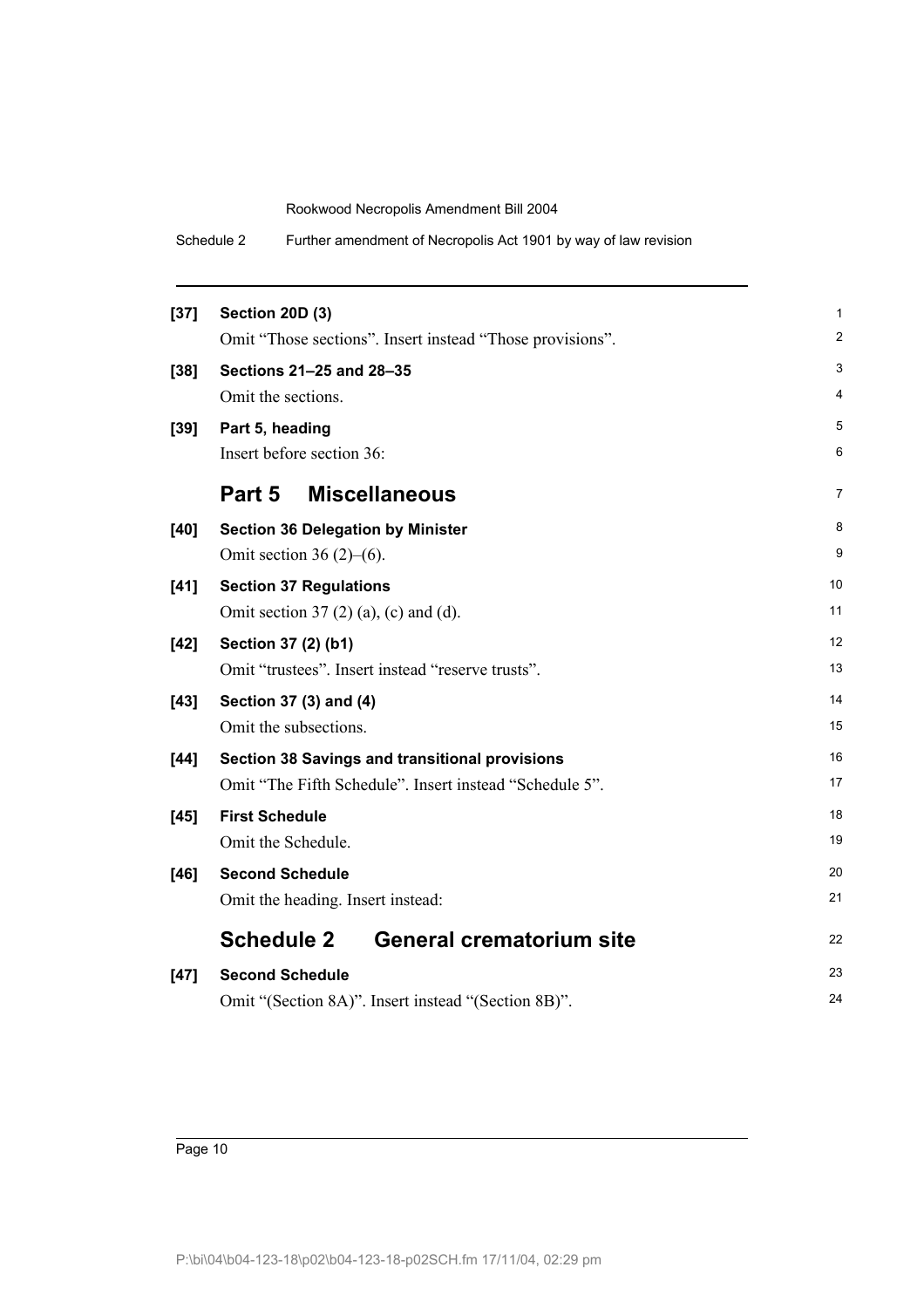| Further amendment of Necropolis Act 1901 by way of law revision |  |  | Schedule 2 |
|-----------------------------------------------------------------|--|--|------------|
|-----------------------------------------------------------------|--|--|------------|

| $[48]$ | <b>Third Schedule</b><br>Omit the heading. Insert instead:                                                                                                   | $\mathbf{1}$<br>$\overline{2}$ |  |  |  |
|--------|--------------------------------------------------------------------------------------------------------------------------------------------------------------|--------------------------------|--|--|--|
|        | <b>Schedule 3</b><br><b>Additional terms and conditions of</b><br>general crematorium lease                                                                  | 3<br>4                         |  |  |  |
| $[49]$ | Third Schedule, clause 6 (2)                                                                                                                                 | 5                              |  |  |  |
|        | Omit the subclause. Insert instead:                                                                                                                          | 6                              |  |  |  |
|        | The statement must be certified as correct by a registered<br>(2)<br>company auditor within the meaning of the Corporations Act<br>2001 of the Commonwealth. | $\overline{7}$<br>8<br>9       |  |  |  |
| [50]   | <b>Fourth Schedule</b>                                                                                                                                       | 10                             |  |  |  |
|        | Omit the heading. Insert instead:                                                                                                                            |                                |  |  |  |
|        | <b>Schedule 4</b><br><b>Constitution and procedure of Joint</b><br><b>Committee</b>                                                                          | 12<br>13                       |  |  |  |
| [51]   | Fourth Schedule, clause 5 (2)                                                                                                                                | 14                             |  |  |  |
|        | Omit "those trustees". Insert instead "the reserve trust".                                                                                                   | 15                             |  |  |  |
| $[52]$ | Fourth Schedule, clause 5 (3)                                                                                                                                |                                |  |  |  |
|        | Omit "the trustees concerned fail". Insert instead "the reserve trust fails".                                                                                | 17                             |  |  |  |
| $[53]$ | Fourth Schedule, clause 6 (1) (e)                                                                                                                            | 18                             |  |  |  |
|        | Omit the paragraph. Insert instead:                                                                                                                          | 19                             |  |  |  |
|        | becomes a mentally incapacitated person,<br>(e)                                                                                                              | 20                             |  |  |  |
| $[54]$ | <b>Fifth Schedule</b>                                                                                                                                        | 21                             |  |  |  |
|        | Omit the heading. Insert instead:                                                                                                                            | 22                             |  |  |  |
|        | <b>Schedule 5</b><br><b>Savings and transitional provisions</b>                                                                                              | 23                             |  |  |  |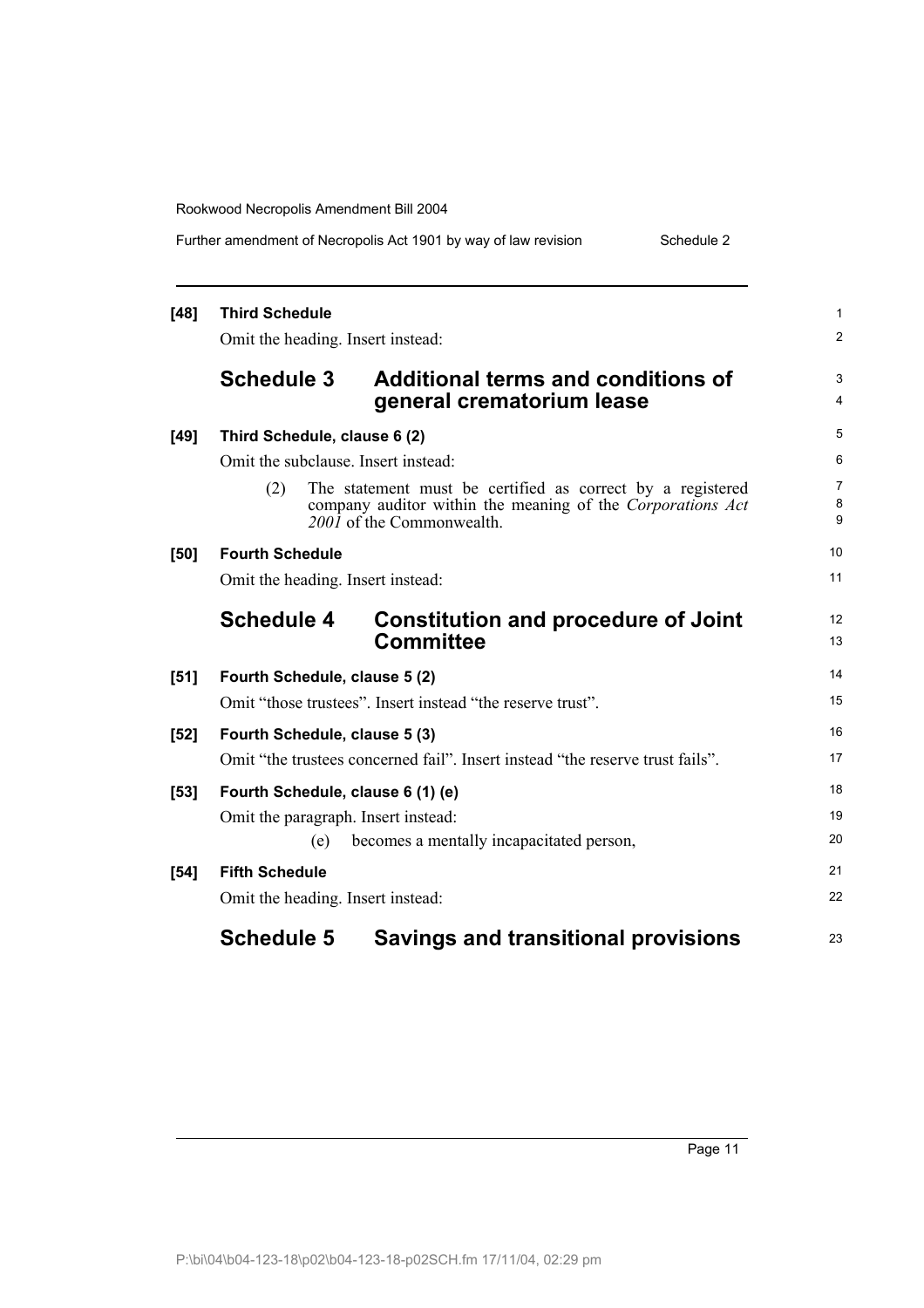| $[55]$ | Fifth Schedule, Part 1, heading<br>Insert before clause 1A of the Fifth Schedule: |  |                                          |                                                                                                                                                                                                                                                                     | 1<br>2               |  |  |
|--------|-----------------------------------------------------------------------------------|--|------------------------------------------|---------------------------------------------------------------------------------------------------------------------------------------------------------------------------------------------------------------------------------------------------------------------|----------------------|--|--|
|        |                                                                                   |  |                                          |                                                                                                                                                                                                                                                                     |                      |  |  |
|        | Part 1                                                                            |  |                                          | <b>Preliminary</b>                                                                                                                                                                                                                                                  | 3                    |  |  |
| $[56]$ |                                                                                   |  |                                          | Fifth Schedule, clause 1A                                                                                                                                                                                                                                           | 4                    |  |  |
|        |                                                                                   |  |                                          | Insert at the end of clause $1A(1)$ :                                                                                                                                                                                                                               | 5                    |  |  |
|        |                                                                                   |  |                                          | Rookwood Necropolis Amendment Act 2004                                                                                                                                                                                                                              | 6                    |  |  |
| $[57]$ |                                                                                   |  |                                          | Fifth Schedule, Part 2, heading                                                                                                                                                                                                                                     | 7                    |  |  |
|        | Insert before clause 1:                                                           |  |                                          |                                                                                                                                                                                                                                                                     |                      |  |  |
|        | Part 2                                                                            |  |                                          | Provisions consequent on enactment of                                                                                                                                                                                                                               | 9                    |  |  |
|        |                                                                                   |  |                                          | <b>Necropolis (Amendment) Act 1986</b>                                                                                                                                                                                                                              | 10                   |  |  |
| $[58]$ |                                                                                   |  | Fifth Schedule, Part 3                   |                                                                                                                                                                                                                                                                     | 11                   |  |  |
|        | Insert after clause 5:                                                            |  |                                          |                                                                                                                                                                                                                                                                     |                      |  |  |
|        | Part 3                                                                            |  | Provisions consequent on enactment of    | 13                                                                                                                                                                                                                                                                  |                      |  |  |
|        |                                                                                   |  | <b>Rookwood Necropolis Amendment Act</b> |                                                                                                                                                                                                                                                                     | 14                   |  |  |
|        |                                                                                   |  |                                          | 2004                                                                                                                                                                                                                                                                | 15                   |  |  |
|        | 6                                                                                 |  | <b>Definition</b>                        |                                                                                                                                                                                                                                                                     | 16                   |  |  |
|        |                                                                                   |  |                                          | In this Part, the 2004 amending Act means the Rookwood<br>Necropolis Amendment Act 2004.                                                                                                                                                                            | 17<br>18             |  |  |
|        | 7                                                                                 |  |                                          | <b>Continuation of existing dedications</b>                                                                                                                                                                                                                         | 19                   |  |  |
|        |                                                                                   |  |                                          | Land that, immediately before the commencement of section 6A<br>(as inserted by the 2004 amending Act), was dedicated or set<br>apart for any purpose under section 7, 7A, 7B, 8 or 8A, as in force<br>immediately before the repeal of those sections by that Act: | 20<br>21<br>22<br>23 |  |  |
|        |                                                                                   |  | (a)                                      | is taken to be set aside for that purpose under section 6A,<br>and                                                                                                                                                                                                  | 24<br>25             |  |  |
|        |                                                                                   |  | (b)                                      | is taken to be a reserve within the meaning of Part 5 of the<br>Crown Lands Act 1989, and                                                                                                                                                                           | 26<br>27             |  |  |
|        |                                                                                   |  | (c)                                      | is taken to have been dedicated for a public purpose under<br>section 80 of the Crown Lands Act 1989.                                                                                                                                                               | 28<br>29             |  |  |
|        |                                                                                   |  |                                          | Note. Under clause 4 of Schedule 8 to the Crown Lands Act 1989, the<br>trustees of any such land are taken to have been constituted as a<br>reserve trust under Part 5 of that Act.                                                                                 | 30<br>31<br>32       |  |  |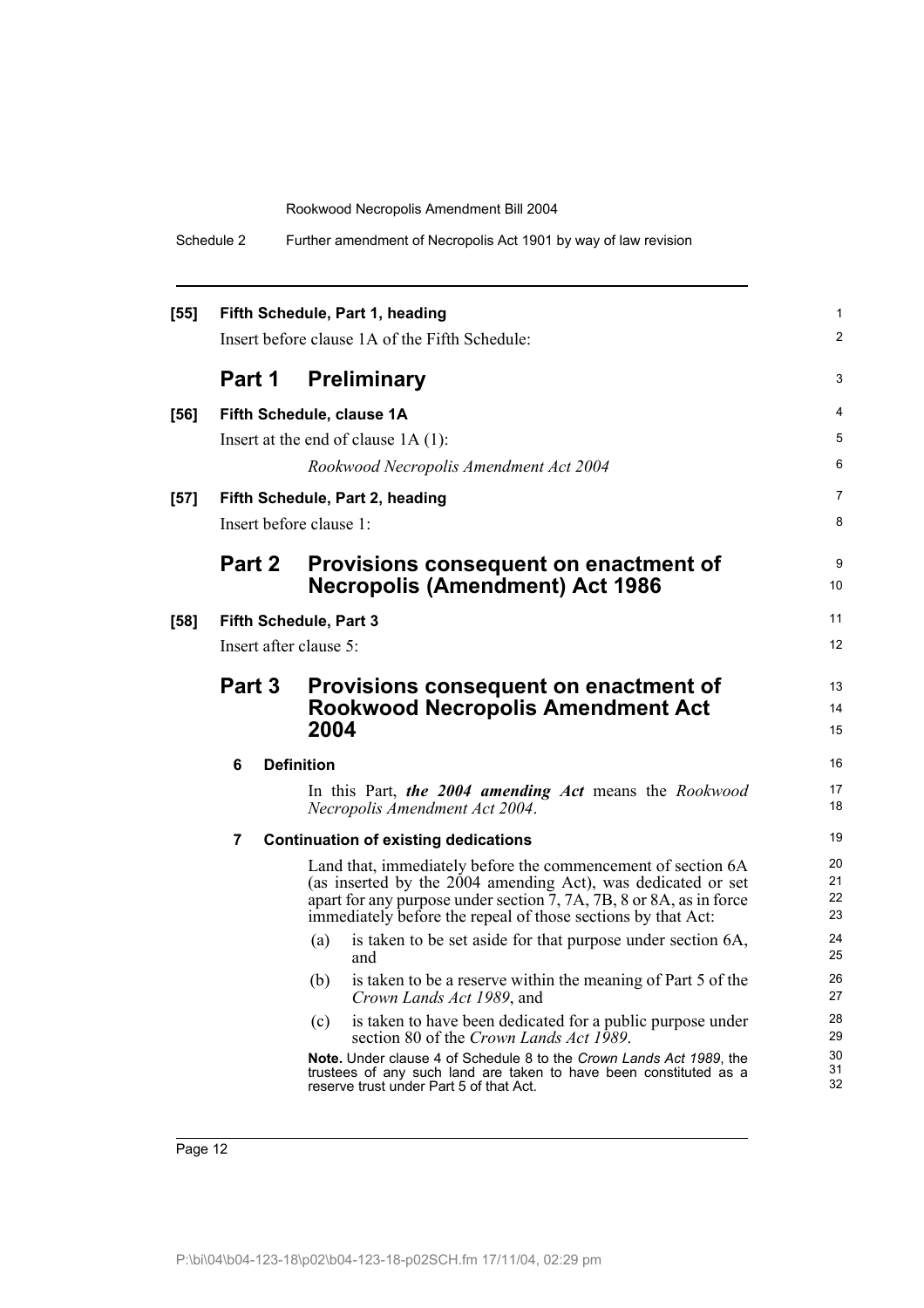Further amendment of Necropolis Act 1901 by way of law revision Schedule 2

#### **8 Application of section 8E** Section 8E (as inserted by the 2004 amending Act) does not apply to any valuation made by the Valuer-General before the commencement of that section. **9 Application of section 20B** Section 20B (as inserted by the 2004 amending Act) does not apply to any financial year that commenced before the commencement of that section. **10 Exclusive rights of burial** (1) Any exclusive rights of burial subsisting under section 24 immediately before its repeal by the 2004 amending Act are taken to be exclusive rights of burial granted under clause 28 of the *Crown Lands (General Reserves) By-law 2001*. (2) Any action taken under section 24 in relation to any such exclusive rights of burial is deemed to have been taken under clause 31A of the *Crown Lands (General Reserves) By-law 2001*. (3) Any right to which a person was entitled under section 24A immediately before its repeal by the 2004 amending Act is taken to be a right to which the person is entitled under clause 31B of the *Crown Lands (General Reserves) By-law 2001*. **11 Construction of certain references** In any Act or instrument, a reference to the *Necropolis Act 1901* includes a reference to the *Rookwood Necropolis Act 1901*. 1  $\overline{2}$ 3 4 5 6 7 8 9 10 11 12 13 14 156 17 18 19  $20$ 21 22 23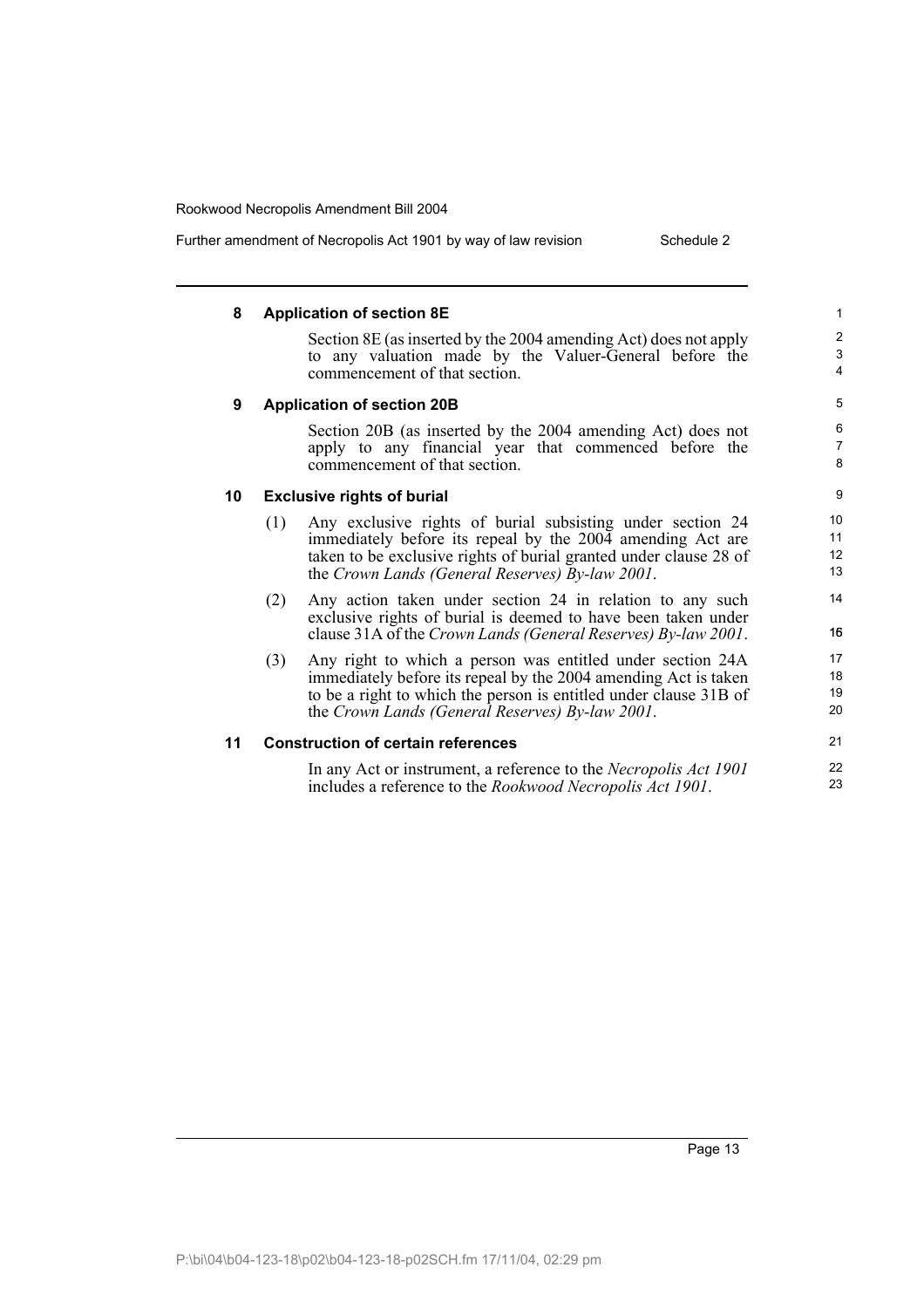Schedule 3 Amendment of other Acts and instruments

<span id="page-19-0"></span>

|       | <b>Schedule 3</b><br><b>Amendment of other Acts and</b><br><b>instruments</b>                                                                              | 1<br>$\overline{2}$ |  |  |  |
|-------|------------------------------------------------------------------------------------------------------------------------------------------------------------|---------------------|--|--|--|
|       | (Section 4)                                                                                                                                                | 3                   |  |  |  |
| 3.1   | <b>Crown Lands (General Reserves) By-law 2001</b>                                                                                                          |                     |  |  |  |
|       | Schedule 1 Reserves to which this By-law applies                                                                                                           | 5                   |  |  |  |
|       | Insert at the beginning of Part 2 of Schedule 1:<br>Each cemetery and crematorium within the Necropolis referred<br>to in the Rookwood Necropolis Act 1901 | 6<br>7<br>8         |  |  |  |
| 3.2   | Land and Environment Court Act 1979 No 204                                                                                                                 | 9                   |  |  |  |
|       | Section 19 Class 3-land tenure, valuation, rating and compensation<br>matters                                                                              | 10<br>11            |  |  |  |
|       | Insert after section 19 (b):                                                                                                                               | 12                  |  |  |  |
|       | (b1)<br>appeals under section 8E of the Rookwood Necropolis Act<br>1901,                                                                                   | 13<br>14            |  |  |  |
| 3.3   | <b>Local Government Act 1993 No 30</b>                                                                                                                     | 15                  |  |  |  |
|       | <b>Dictionary</b>                                                                                                                                          | 16                  |  |  |  |
|       | Insert "or for a public cemetery" after "public recreation" in paragraph $(g)$ (i)<br>of the definition of <i>public reserve</i> .                         | 17<br>18            |  |  |  |
| 3.4   | <b>Necropolis Regulation 2002</b>                                                                                                                          | 19                  |  |  |  |
| [1]   | Clauses 1 and 4                                                                                                                                            | 20                  |  |  |  |
|       | Insert "Rookwood" before "Necropolis" wherever occurring.                                                                                                  | 21                  |  |  |  |
| [2]   | <b>Clause 4 Definitions</b>                                                                                                                                | 22                  |  |  |  |
|       | Omit the definitions of appropriate fee, burial place, relevant trust, secretary<br>and <i>trust</i> .                                                     | 23<br>24            |  |  |  |
|       | Insert in alphabetical order:                                                                                                                              | 25                  |  |  |  |
|       | <i>reserve trust</i> means a reserve trust for land within the Necropolis.                                                                                 | 26                  |  |  |  |
| $[3]$ | <b>Clause 6 Officers and employees</b>                                                                                                                     | 27                  |  |  |  |
|       | Omit "The trusts and the Joint Committee may each".                                                                                                        | 28                  |  |  |  |
|       | Insert instead "The Joint Committee may".                                                                                                                  | 29                  |  |  |  |